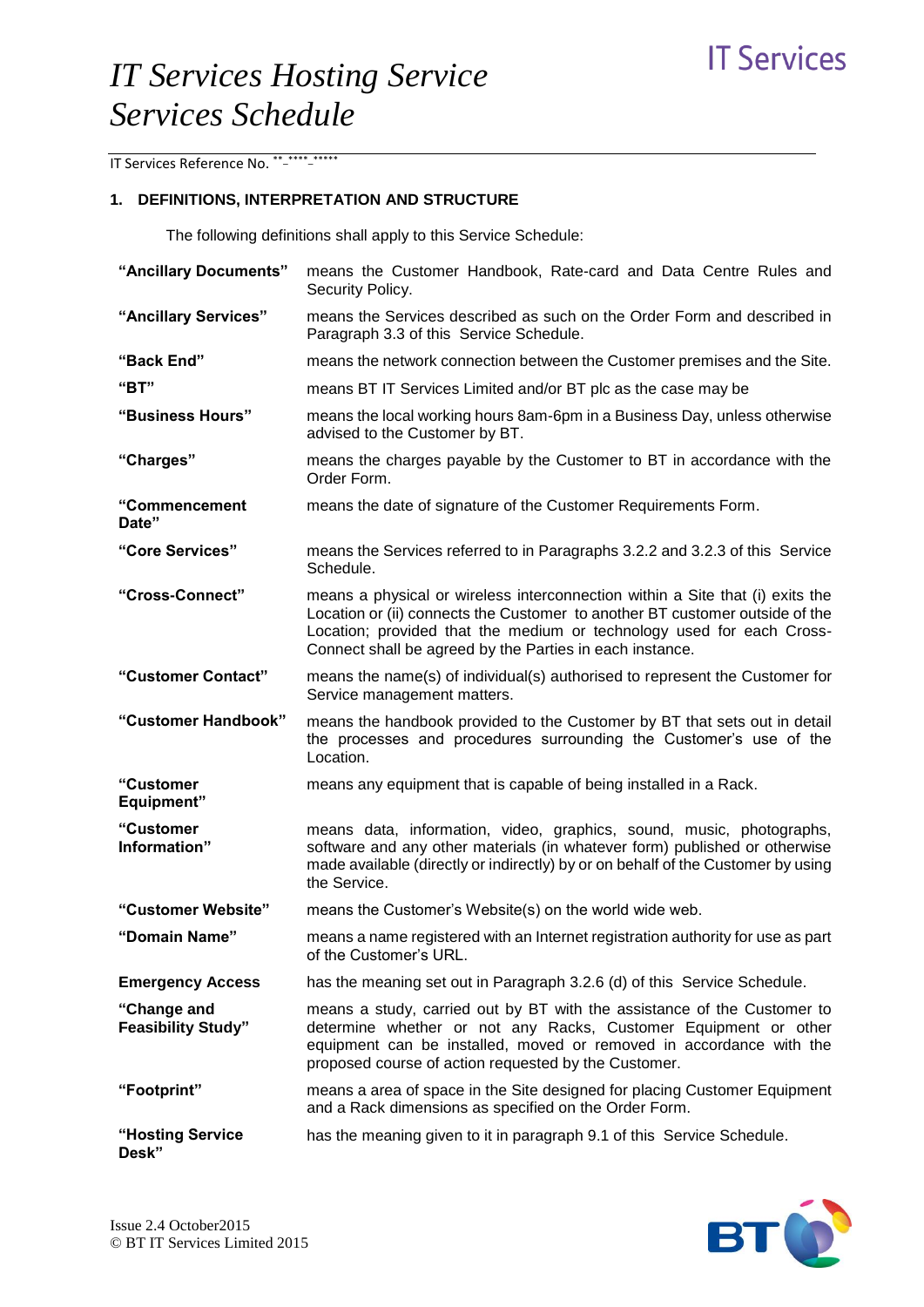# **IT Services**

# *IT Services Hosting Service Services Schedule*

| IT Services Reference No. **-**** *****<br>"In Service" | has the meaning given to it in Paragraph 14.1 of this Service Schedule                                                                                                                               |
|---------------------------------------------------------|------------------------------------------------------------------------------------------------------------------------------------------------------------------------------------------------------|
| "Internet"                                              | means the global data network comprising interconnected networks using<br>TCP/IP protocol suite.                                                                                                     |
| "Internet Standards"                                    | means the generally accepted professional standards of the Internet industry.                                                                                                                        |
| "Lease"                                                 | means the agreement for lease for the Site made between BT plc and the Site<br>Owner.                                                                                                                |
| "Location"                                              | means such part or parts of the Site occupied by the Customer including, but<br>not limited to the area surrounding the Footprint.                                                                   |
| "Minimum Period"                                        | means the period set out on the Customer Requirements Form, starting on<br>the Operational Service Date.                                                                                             |
| "Maximum Floor<br>Loading"                              | has the meaning given to it in paragraph 3.2.1 of this Service Schedule.                                                                                                                             |
| "Maximum Heat<br>Output"                                | has the meaning given to it in paragraph 3.2.2 of this Service Schedule.                                                                                                                             |
| "Maximum Power<br>Load"                                 | has the meaning given to it in paragraph 3.2.3 of this Service Schedule.                                                                                                                             |
| "Month"                                                 | means a calendar month.                                                                                                                                                                              |
| "Operational Service<br>Date"                           | means the date from which Charges will accrue and is calculated in<br>accordance with Paragraph 14.1,                                                                                                |
| "Order Form"                                            | means the Customer Requirements Form which has been completed and<br>signed by BT and the Customer in respect of the Service and which specifies<br>the charges for the Service.                     |
| "Planned<br>Maintenance"                                | means any work planned in advance to be carried out by BT or on behalf of<br>BT that may cause the Service to be suspended.                                                                          |
| "Rack"                                                  | mean a device that will house the Customer Equipment on the Footprint<br>provided by either BT or the Customer as indicated in the Order Form. The<br>dimensions shall be set out in the Order Form. |
| "Rack Layout<br>Diagram"                                | means the diagram agreed between BT and the Customer identifying all the<br>Customer Equipment to be placed within the Footprint.                                                                    |
| "Rate-card"                                             | means the document provided by BT which sets out the services available to<br>the Customer that can be ordered under this Service Schedule.                                                          |
| "Remote Hands"                                          | has the meaning given to it in paragraph 3.3.2(a) of this Service Schedule.                                                                                                                          |
| "Remote Hands<br>Tasks"                                 | has the meaning given to it in paragraph 3.3.2(a) of this Service Schedule.                                                                                                                          |
| "Roll-out Date"                                         | has the meaning given to it in Paragraph 14 of this Service Schedule.                                                                                                                                |
| <b>Security Access List</b>                             | means the list of the Customer's approved personnel.                                                                                                                                                 |
| "Service(s)"                                            | means the service(s), or where appropriate part of the service(s), identified in<br>the relevant Order Form as described in this Service Schedule(s) and the<br>Order Form.                          |
| "SFA"                                                   | has the meaning given to it on the Cover Page.                                                                                                                                                       |
| "Site"                                                  | means the data centre from which Service is provided.                                                                                                                                                |
| "Site Owner"                                            | means the Site operator who is the owner or lessor of the Site.                                                                                                                                      |
| "Data Centre Rules                                      | the document setting out the rules and regulations governing the conduct of                                                                                                                          |

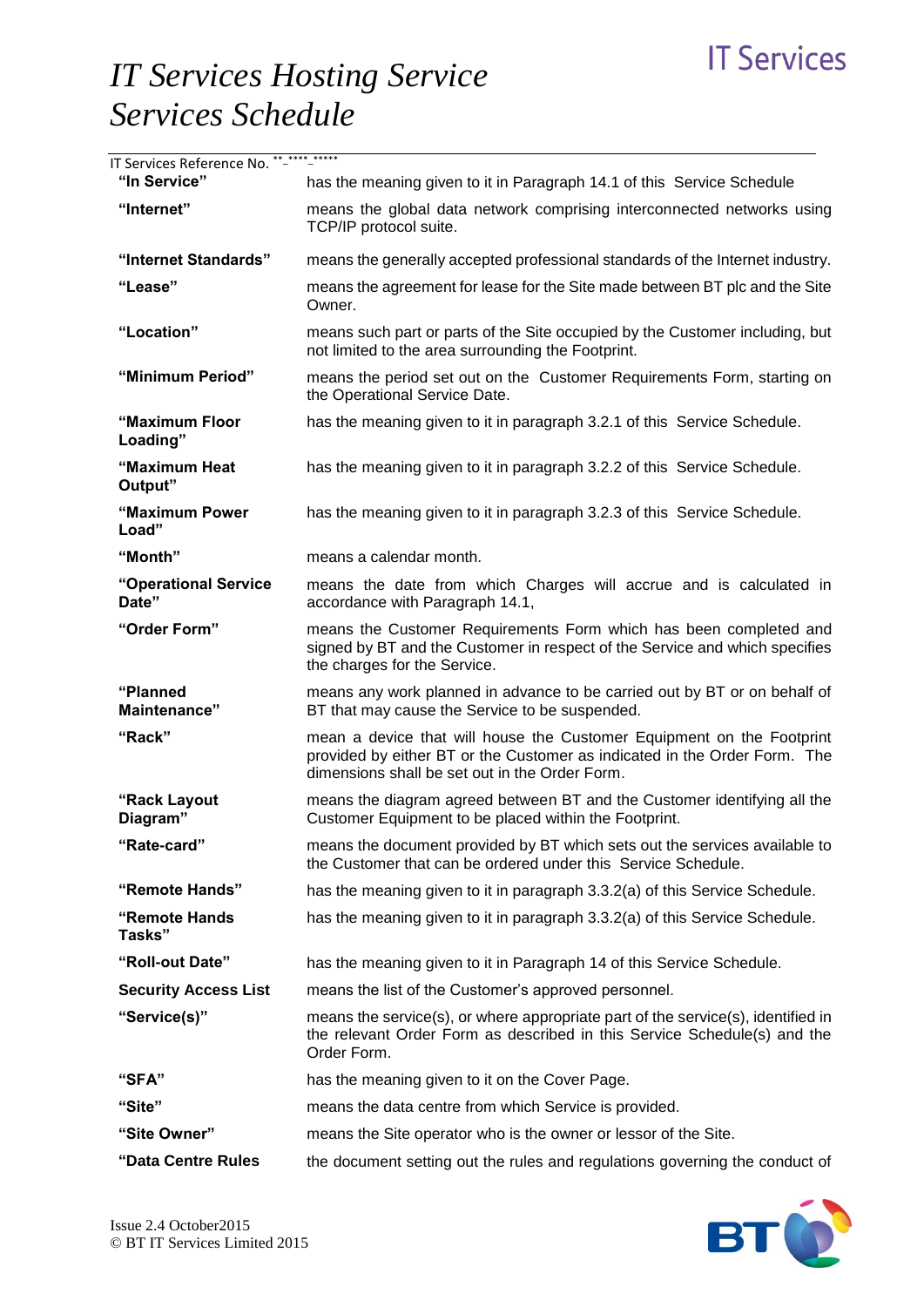| IT Services Reference No. ** |                                                                                                                                                                                                                                            |
|------------------------------|--------------------------------------------------------------------------------------------------------------------------------------------------------------------------------------------------------------------------------------------|
| and Security Policy"         | persons, security procedures and health and safety in the relevant Site.                                                                                                                                                                   |
| "Third Party<br>Information" | means data, information, video, photographs, software and any other<br>materials (in whatever form) not owned or generated by or on behalf of the<br>Customer, published or otherwise made available by the Customer using the<br>Service. |
| "Unescorted Access"          | has the meaning given to it in paragraph 3.2.7 of this Service Schedule.                                                                                                                                                                   |
| "URL"                        | means a Uniform Resource Locator, which is the full address for the<br>Customer Website.                                                                                                                                                   |
| "Visitors"                   | means any Customer representative, whether an employee,<br>agent,<br>subcontractor, or other representative of the Customer, authorised to have<br>access to the Site, Location and/or Footprint by the Customer.                          |

- 1.2 To the extent that there is any conflict or inconsistency between the terms of the documents referred to in this Service Schedule, the order of precedence shall be as follows:
	- (a) the CRF;
	- (b) this Hosting Service Schedule;
	- (c) the Rate-card;
	- (d) the Data Centre Rules and Security Policy; and
	- (e) the SFA.
- 1.3 The Customer will comply at all times and procure that its agents, employee, officers and subcontractors comply at all times with the provisions of this Service Schedule and the Ancillary Documents.
- 1.4 BT will provide and maintain a Customer Handbook for each Site
- 1.5 BT may amend the Ancillary Documents from time to time and such amendments shall not constitute changes under the Change Control Procedure. Changes shall be deemed to be effective from BT's written notice of a change being given to the Customer.

### **2. EFFECTIVE DATE AND DURATION**

- 2.1 This Service Schedule is effective from the Commencement Date**.**
- 2.2 Unless otherwise agreed in writing between the Parties, the Service shall start on the Operational Service Date and will continue for the Minimum Period.
- 2.3 Where BT provides the Service in stages, the Minimum Period shall start from the first Operational Service Date. All Services including any additional Services ordered during the Minimum Period shall end on the same co terminus date either on expiry of the Minimum Period or in accordance with the notice given by either Party as set out in paragraph 2.8 as applicable.
- 2.4 At the end of the Minimum Period the Service will automatically continue until either Party terminates the Service in accordance with this Service Schedule.



**IT Services**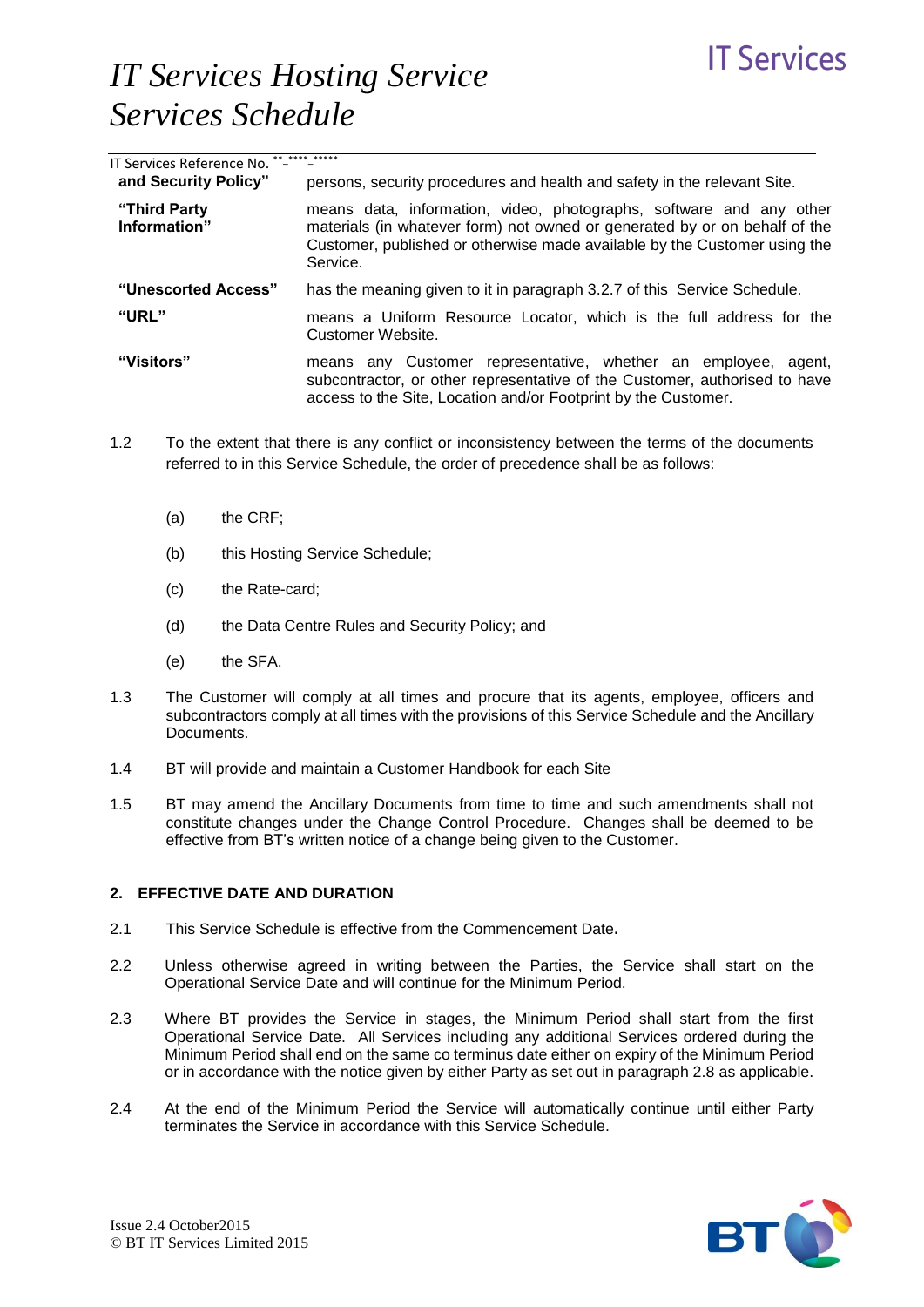

### IT Services Reference No. \*\*-\*\*\*\*\*\*\*\*\*\*\*

- 2.5 The Customer acknowledges that BT may vary the Charges at the end of the Minimum Period subject to giving the Customer 6 months prior written notice to take effect on or after expiry of the Minimum Period.
- 2.6 BT will provide the Service in accordance with the Service Level Agreement.
- 2.7 The provisions of clause 17.1 of the General Terms and Conditions shall not apply to this Service Schedule.
- 2.8 Either Party may terminate the Service in whole or in part by giving the other Party at least 6 months written notice at any time to expire on or after expiry of the Minimum Period without payment of termination charges.

#### **3. SERVICE DESCRIPTION**

### **Overview**

3.1 The Service is the provision of one or more Footprints in a Site that has a controlled environment suitable for the installation of the Racks and Customer Equipment. The Customer may order additional services as set out in this Service Schedule.

#### **3.2 Core Service components**

- 3.2.1 Footprint
	- (a) The Customer will order at least one Footprint. The number of Footprints to be supplied to the Customer is set out in the Order Form.
	- (b) Each Footprint will be on a raised floor at the selected Site and as indicated in the Order Form.
	- (c) The maximum floor loading for each Footprint is 900kg (**"Maximum Floor Loading"**).

#### 3.2.2 Environment

BT will provide the following at Sites:

- (a) forced air cooling supplied to each Footprint;
- (b) a power draw for each Footprint as set out on the Order Form at a power factor of 0.9 lagging or 0.9 leading or better, unless otherwise stated on the Order Form.
- (c) maintenance of room air temperature at least 99.9% of the time at between 21 and 27 degrees Centigrade measured as an average across the return airflow sensors on the airflow handling units servicing the Location; and
- (d) maintenance of humidity at least 99.9% of the time at between 25% and 65% measured as an average across the return airflow sensors on the airflow handling units servicing the Location; and
- (e) cooling for a heat load of a maximum as set out on the Order Form (**"Maximum Heat Output"**) unless otherwise specified in the Order Form.

**3.2.3** Power

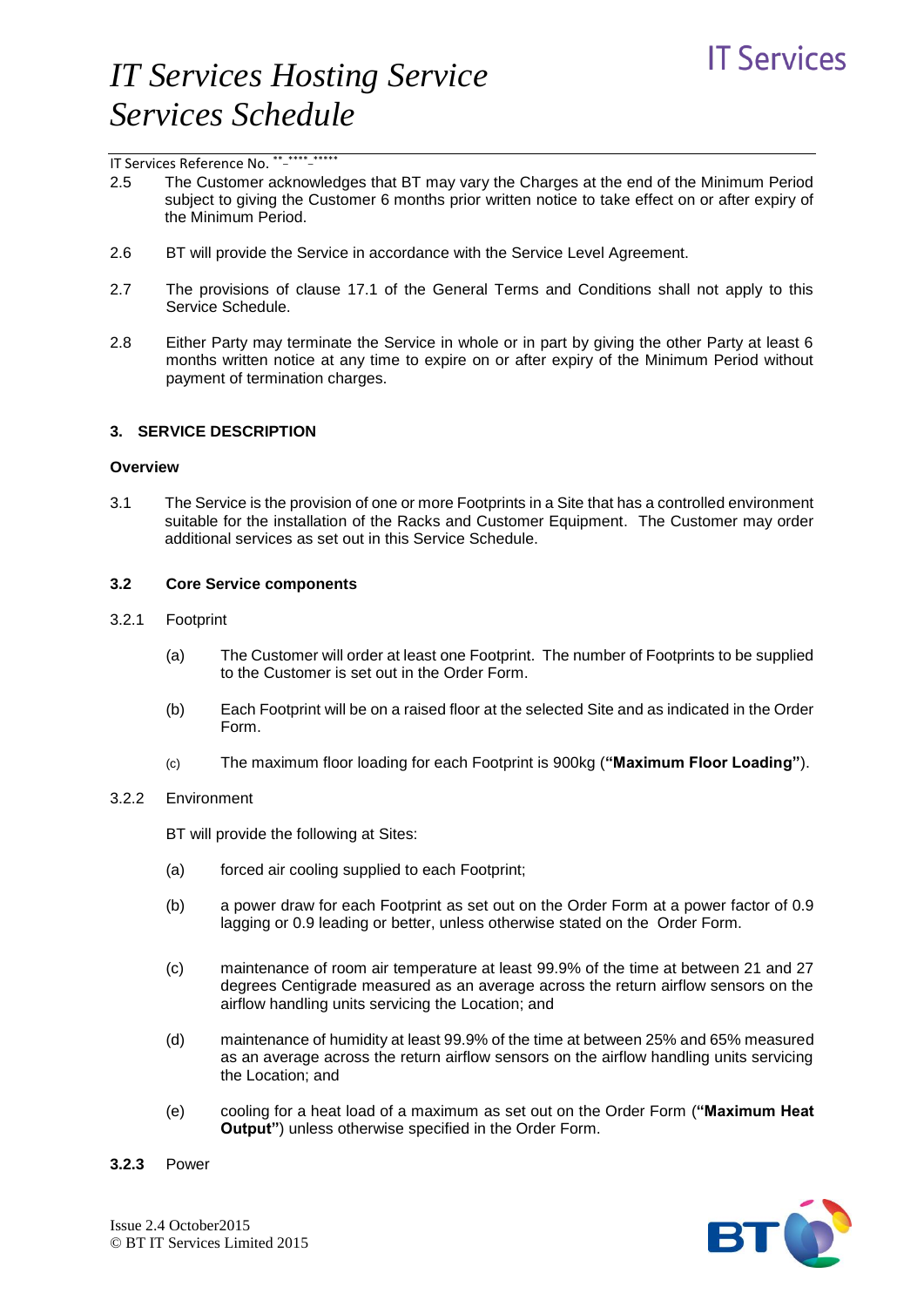The absolute maximum amount of power that may be drawn by an individual Rack is 9 kW unless otherwise agreed by the Parties in writing (**"Maximum Power Load"**). The maximum average power that may be drawn by the Racks is 4 kW per Rack.

- (a) BT will provide electrical supplies to the Racks which will be fed from two dedicated power supply units. The power rating at each Rack (per feed) will be 32 Amps at 230/240V AC.
- (b) Electrical feeds to the Racks will be backed up by the use of a standby generator and uninterrupted power supplies. BT will make power available for 99.98% of the time to at least one of the A+B PDUs, measured quarterly.
- (c) The Customer must ensure that the maximum gross power consumption does not exceed the Maximum Power Load.
- (d) For the purposes of this Service Schedule, the power factor of an AC electrical power system is defined as the ratio of the real power flowing to the load to the apparent power, and is a dimensionless number between 0 and 1. Lagging power factors are caused by inductive loads. Leading power factors are caused by capacitative loads.
- (e) Subject to the applicable legislation for the Customer Equipment, the aggregate power draw of either power circuit must not exceed the contracted or rated capacity of the applicable Customer Equipment.
- 3.2.4 Fire Detection and Suppression

BT shall ensure that the Site is equipped with:

- (a) VESDA (Very Early Smoke Detection Apparatus) high sensitivity smoke alarm system;
- (b) monitoring and alarm equipment; and
- (c) fire suppression system and portable fire extinguishers.

### 3.2.5 Site Security

BT shall ensure that the Site is monitored by closed circuit TV cameras with alarms interconnected to an on-site monitoring system. BT shall provide a 24x7x365 manned facility, a bespoke high security gated entrance system and an anti ram protection and perimeter detection.

#### 3.2.6 General Access

- (a) Visitors will be granted reasonable access on an escorted basis to the Footprint. If the Customer requires additional access to the Site the Customer may request additional escorted access from BT at rates, times and for the period agreed with BT or alternatively the Customer may select the additional Unescorted Access service set out in 3.2.7 below.
- (b) BT may notify the Customer at any time if it believes that the number of requests for escorted access are unreasonable. BT reserves the right to require that further visits are made on an unescorted basis as set out in paragraph 3.3.5 below at the appropriate additional charge.

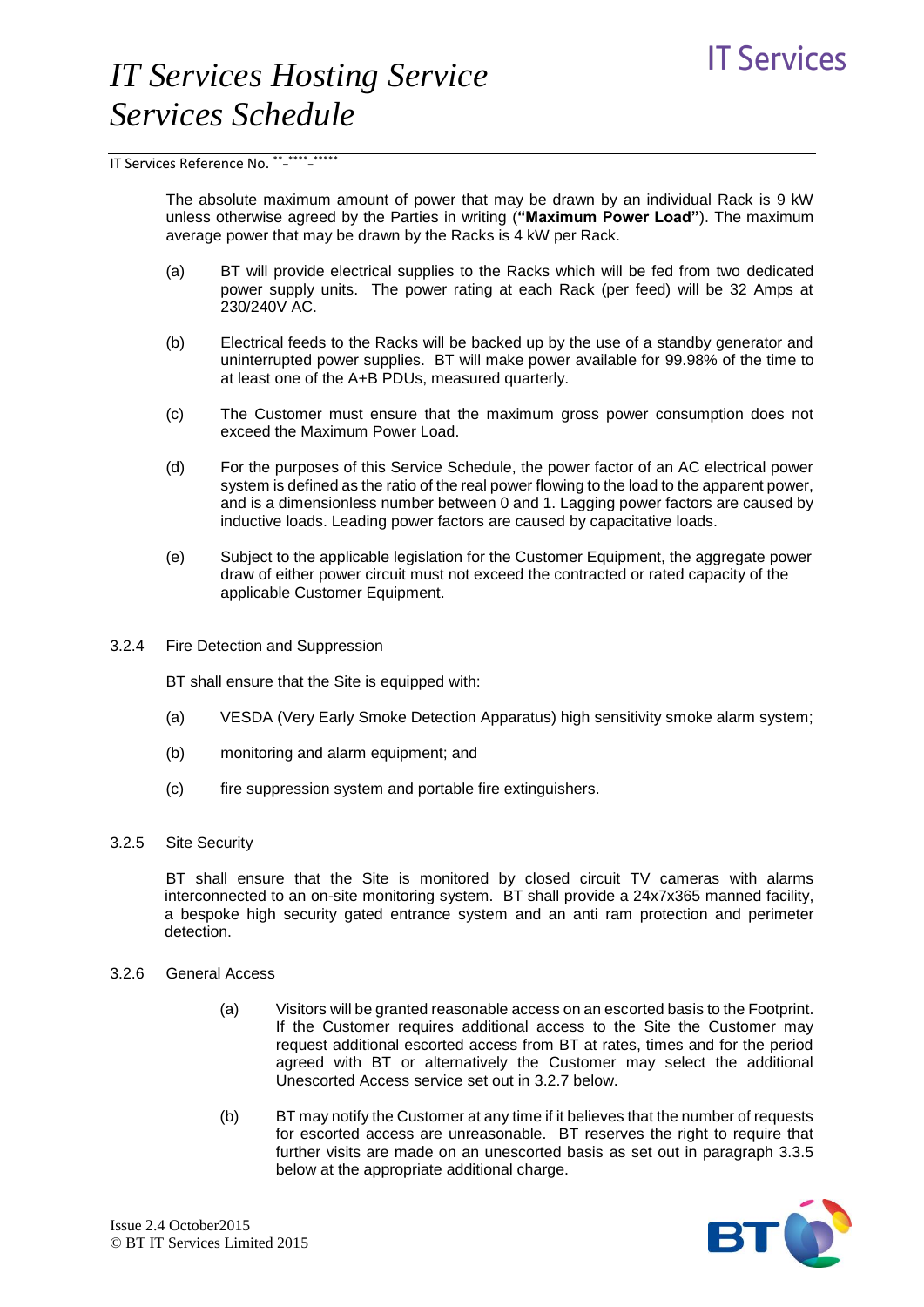IT Services Reference No. \*\*-\*\*\*\*\*\*\*\*\*\*\*

- (c) Except for Emergency Access, the Customer must pre-book any access to the Site with a minimum of twenty four (24) hours prior notice to BT. Booking must be registered by emailing the Hosting Service Desk in accordance with the provisions of the Customer Handbook, logging a visit request and obtaining a ticket/docket number. Customer must register its visit via the registration procedures, which are applicable to the visited Site.
- (d) Where urgent access is required to the Site at short notice ("Emergency Access") the Customer must comply with the relevant sections of the Customer Handbook and pre-book Emergency Access to the Site with a minimum of two (2) hours prior notice to BT. For the avoidance of doubt, such bookings may be made by phone call but access shall only be granted where the relevant procedures set out in the Customer Handbook, including the use of a security code, are followed.
- (e) Charges in relation to all types of access for Visitors are set out in the Ratecard.
- 3.2.7 Unescorted Access to the Site
	- (a) Where the Customer requires regular visits to the Site, BT may provide the Customer's nominated representatives unescorted access to the Site by issuing proximity cards or such other security device as may be introduced from time to time.
	- (b) Unescorted is subject to BT's agreement in writing. Where permitted, the Customer agrees to procure that its representatives who may use this Service:
		- (i) attend BT's safety induction training and the Customer shall pay the relevant fee for such training as specified in the Rate-card; and
		- (ii) agree and adhere to the **Data Centre Rules and Security Policy**.

### **3.3 Ancillary Service components**

The Customer may order Service options set out in paragraphs 3.3.1 to 3.3.5 below. The Customer will pay the appropriate additional charge as specified on the Order Form and/or Ratecard.

#### 3.3.1 Racks

Where requested on any Order Form, and in any case as may be required by the Site Owner with the Site is shared with other BT customers, BT will provide the Customer with Racks for use on Customer Footprint(s). Racks provided by BT will be provided as specified on the Order Form.

Where a Customer does not take the Racks option from BT, the Customer

- (a) must demonstrate to BT that the Rack Power Strips and related power equipment are fully tested and comply with the latest edition of the IEE Wiring Regulations (BS7671) otherwise BT has no liability for power outages as set out in paragraph 3.2.3(c);
- (b) label all Racks not supplied by BT in accordance with BT's instructions and
- (c) must be suitable for use in the BT data hall and comply with current regulations and safety rules.



3.3.2 Remote Hands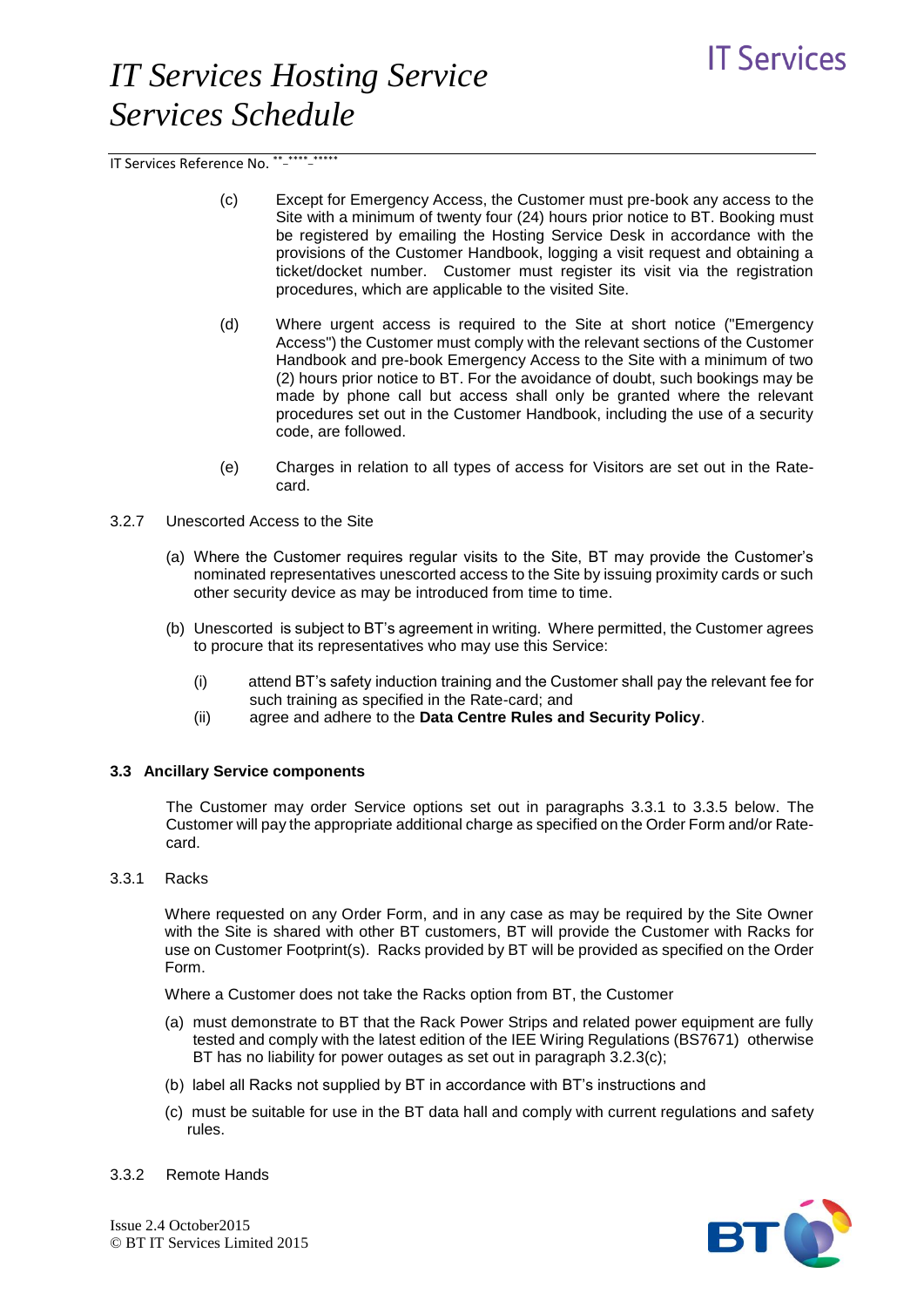# **IT Services**

# *IT Services Hosting Service Services Schedule*

IT Services Reference No. \*\*-\*\*\*\*\*\*\*\*\*\*\*

- (a) **"Remote Hands"** means assistance by BT (or sub contractors on BT's behalf) to carry out routine tasks on behalf of the Customer at the nominated Footprint in accordance with the Customer's instructions. Such tasks may include:
	- (i) lamp status checking;
	- (ii) power recycling;
	- (iii) hardware resets;
	- (iv) emergency or non-routine removal/insertion of tapes and other back-up devices to remedy fault conditions during a Business Day, within any limitations of the applicable Site. (This does not include either routine/business-as-usual removal or insertion of tapes and other back-up devices or the scheduled or unscheduled back-up of data); and/or
	- (v) removal/insertion of cords, cables and plugs,

together individually, collectively or in any combination, the **"Remote Hands Tasks"**.

- (b) The Service is available 24x7x365. The Customer may request BT to perform Remote Hands Tasks in 30 minute slots during Business Hours and in one hour slots outside Business Hours.
- (c) The Customer will give clear instructions for all Remote Hands Tasks. BT will not be held liable for loss, damage or additional costs incurred by the Customer as a result of errors, omissions or ambiguity in the instructions, where BT follows such instructions;
- (d) the Customer will, if required by BT, confirm the details of a Remote Hands request in writing, email or fax.
- (e) before carrying out Remote Hands Task, the Customer will provide additional detail that BT may request.
- (f) BT's only obligation with respect to Remote Hands is to carry out the express instructions of the Customer. BT may reject a Remote Hands request if such rejection is reasonable, at BT's sole discretion, or if the task requested is not offered as part of Remote Hands.
- 3.3.3 Prior to the Customer using the Location at Sites where Cross Connect is available, BT will provide (at BT's expense) and install Point of Demarcation (POD) Equipment (of a type reasonably determined by BT) in order to demarcate the Customer Equipment, unless otherwise agreed by BT in writing.

# 3.3.4 **Use of designated areas at a Site**

Where a Site has a

- (a) loading bay, any delivery to the Customer that is accepted at the Facility will be held in the Facility's loading bay for up to twenty four (24) hours. BT reserves the right to remove the Equipment on expiry of this period at the Customer's expense;
- (b) de-box area, the Customer may use this area to remove packaging from the Customer Equipment;
- (c) technical room, the Customer may use this area to temporarily "build" their solution outside the Footprint prior to relocating the solution to the Footprint.

### **4. PROVISION OF THE SERVICE**



Issue 2.4 October2015 © BT IT Services Limited 2015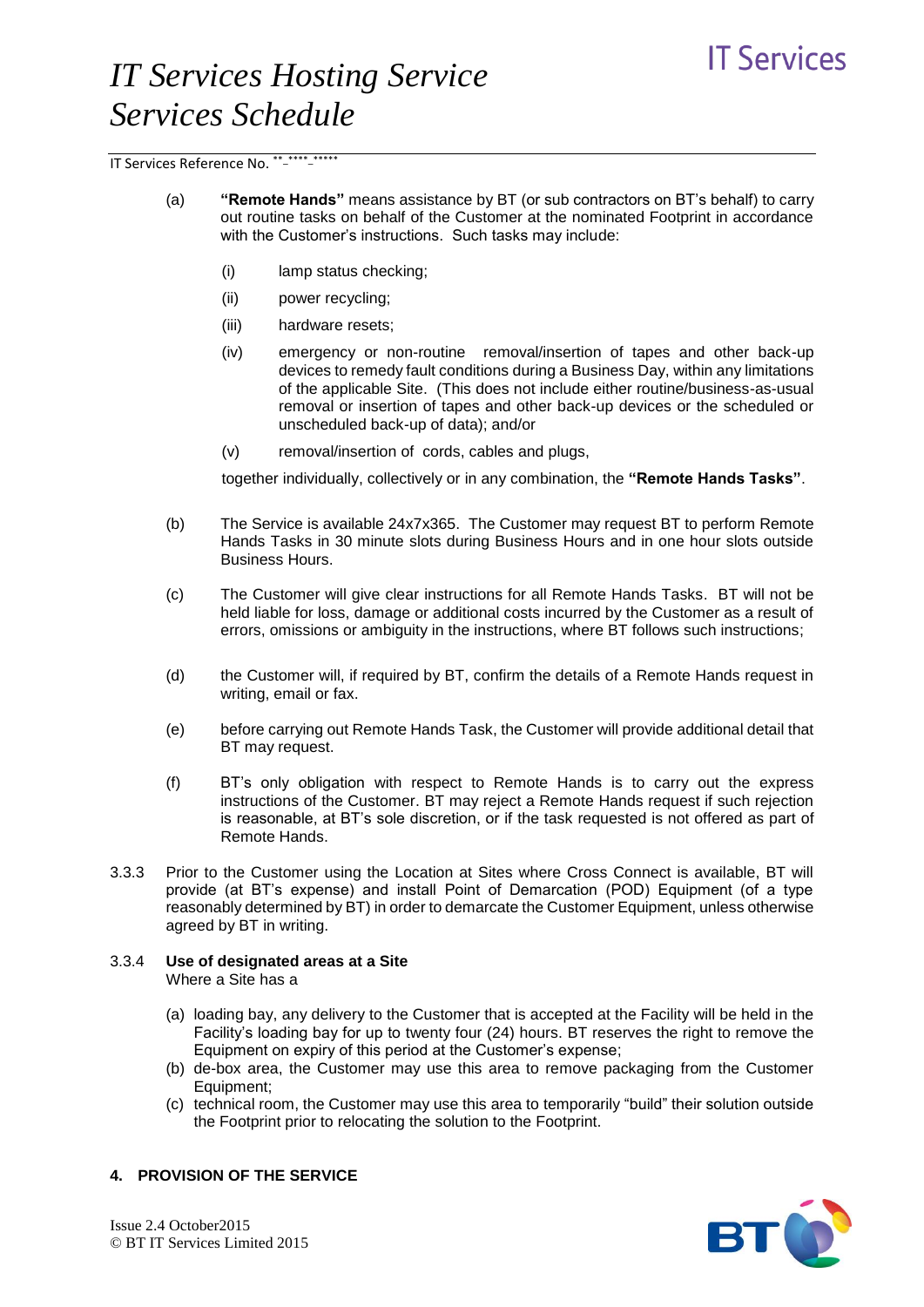

IT Services Reference No. \*\*-\*\*\*\*\*\*\*\*\*\*\*

- 4.1 BT will provide the Service with the reasonable skill and care of a competent telecommunications service provider. Except as expressly set out in this SFA, all warranties or representations (whether express or implied by statute, law or otherwise) are expressly excluded to the fullest extent permitted by law and the Customer acknowledges that the Customer has not relied on any such warranties or representations when entering into this SFA.
- 4.2 Unless otherwise agreed in writing, the Customer is responsible for providing all suitable Racks, computer hardware, software and telecommunications equipment and services necessary to access and use the Service, other than as specifically specified as a BT responsibility in the Order Form.
- 4.3 Where the Customer indicates to BT that the Service Back End is to be connected to a telecommunications network or circuit run by BT or a third party, it is the Customer's responsibility to arrange for such connection to be made, to pay any connection charge and to comply with any conditions relating to connection. Service under this Service Schedule does not include Back End connectivity.

### **5. USE OF THE SERVICE**

- 5.1 The Service is provided solely for the Customer's own use and the Customer will not assign or resell or attempt to assign or resell the Service (or any part or facility of it) to any third party without BT's prior written consent. For the avoidance of doubt, this will not prevent the Customer from keeping equipment within the Footprints that belongs to its customers or that relates partially or wholly to the Customer's provision of services to its customers.
- 5.2 The Customer is solely responsible for any obligation or liability arising out of transactions of any kind entered into between the Customer and any third party accessing or acting in reliance on the Service, Customer Information, or Third Party Information. BT will not be a party to, or in any way responsible for, any transaction between the Customer and any third party.
- 5.3 The Customer is responsible for the creation, maintenance and design of all Customer Information.
- 5.4 The Customer must ensure that the Customer Information and any Third Party Information does not include any information or material, any part of which, or the accessing of which, or use of which would be a criminal offence or otherwise unlawful. In particular the Customer is responsible for obtaining all necessary licenses and consents (including, but not limited to, those from owners of copyrights or performing rights).
- 5.5 The Customer must comply with all consumer and other legislation, instructions or guidelines issued by any government body or regulatory authority, relevant licences and any other codes of practice which apply to the Customer and which relate to the provision of Customer Information or Third Party Information.
- 5.6 The Service must not be used in any way that does not comply with instructions given by BT as set out in this SFA or any other public telecommunications operator or other competent authority, in the country where the Service is provided.
- 5.7 The Customer must not use a Domain Name or URL that infringes the rights of any person in a corresponding trade mark or trade name.
- 5.8 The Customer is responsible for the acts and omissions of all Visitors in connection with the Service and is liable for any failure by any Visitor to perform or observe the terms and conditions of this SFA, including any instructions issued under this SFA.

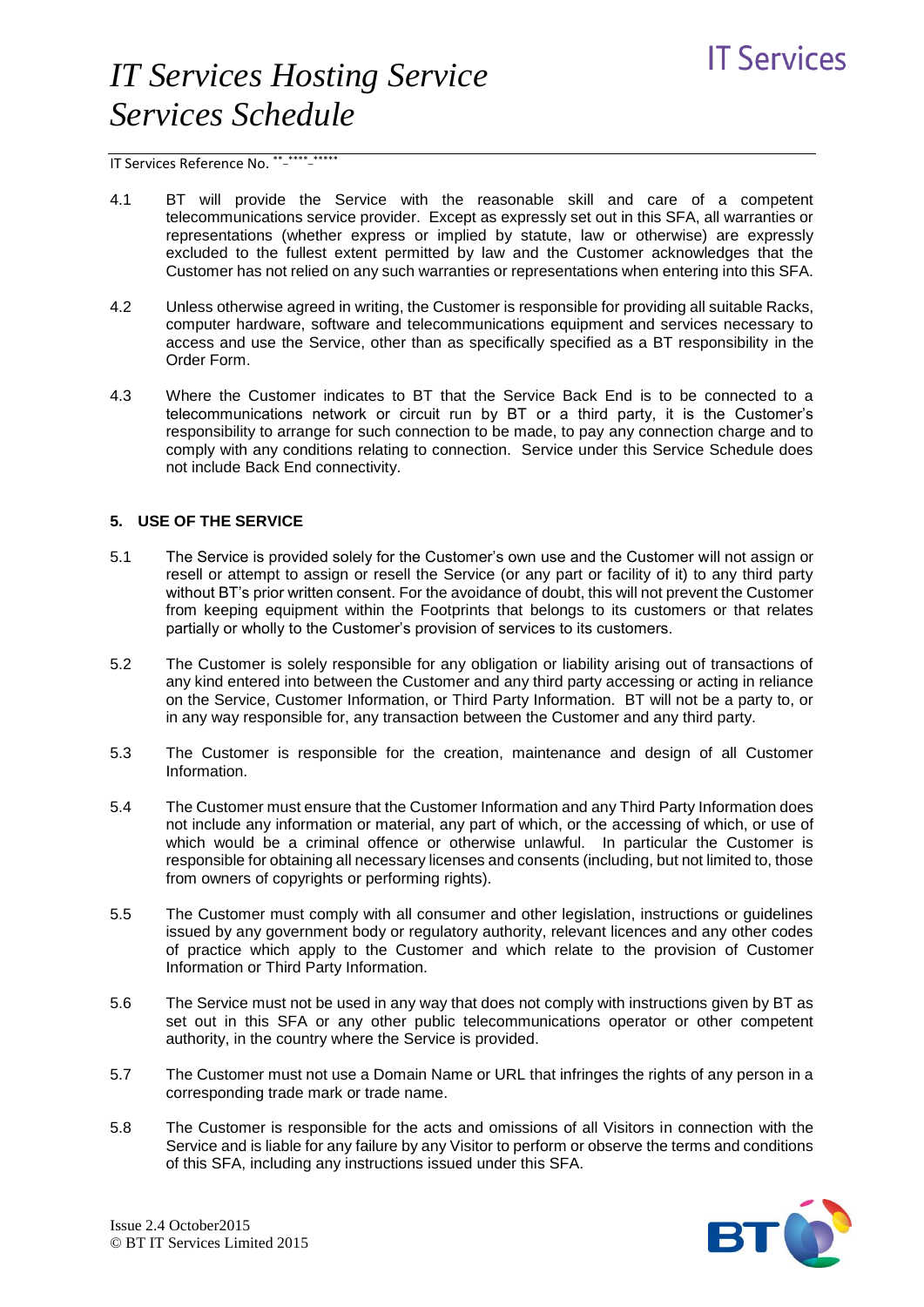# **IT Services**

# *IT Services Hosting Service Services Schedule*

# IT Services Reference No. \*\*-\*\*\*\*\*\*\*\*\*\*\*

5.9 If the Customer uses:

- (a) the Service in contravention of Paragraphs 5.1 to 5.7 above; and/or
- (b) exceeds the permitted loads for power consumption; and/or
- (c) the Service in any other way which, in BT's opinion, is, or is likely to be, detrimental to the provision of the Service to the Customer or any other customer and the Customer fails to take corrective action within a reasonable period of receiving notice from BT in any case (i) no later than within 1 hour of such notification or (ii) provide a plan acceptable to BT to cease such interference or (iii) authorise BT to take action to resolve the interference,

BT may suspend the Service or any part following reasonable written notice to the Customer to that effect explaining why BT will suspend the Service. The Customer will rectify the problem within time period advised, or if no time period advise then within a reasonable period of such notification. Where the Customer fails to rectify the problem within such period, BT may terminate this Service Schedule following no less than 14 days written notice to the Customer to that effect.

- 5.10 If BT suspends the Service as set out in this paragraph 5.9, BT will resume the suspended Service as soon as reasonably practicable after it is reasonably satisfied that the Customer has rectified the breaches set out in this paragraph. BT will undertake any additional work required to re-provide the Service as part of a Remote Hands service at the agreed rates.
- 5.11 The Customer irrevocably and unconditionally agrees to indemnify and keep indemnified and to hold BT, BT plc, members of the BT group, BT Affiliates and their respective officers, directors and employees harmless against claims, losses damages, costs, expenses and liability (including arising from any breach of confidence or in connection with any infringement of intellectual property rights) arising from or in connection with:
	- (a) any Customer Information, Third Party Information or other content or communication sent, provided or stored in connection with the Service;
	- (b) the installation, maintenance or use of any software or other material installed by or on behalf of the Customer;
	- (c) where applicable, any injury or damage to the Site or the BT Equipment used for the provision of this Service or other equipment belonging to BT or a third party which is located on the same Site.

## **6. USE OF CUSTOMER SPACE**

- 6.1 The Customer acknowledges and agrees that nothing in this SFA or Service Schedule is intended to create any relationship of landlord and tenant between BT and the Customer and the Customer will have no right of exclusive possession of nor prohibit or restrict entry to the Footprint by BT. BT will at all times retain control of, and all legal interest in the Footprint and the Customer will not use the Footprint or the Site for any purpose other than stated in this Service Schedule.
- 6.2 Without prejudice to clause 6.1, BT acknowledges and agrees that the Racks are for the sole and exclusive use of the Customer. BT shall not, site or attempt to site any Customer Equipment on the Racks belonging to the Customer unless the Customer gives its prior written consent. Further BT shall not, and shall take the measures as set out in this Schedule to ensure that those accessing the Site shall not, access, tamper with, remove or add to the Customer's

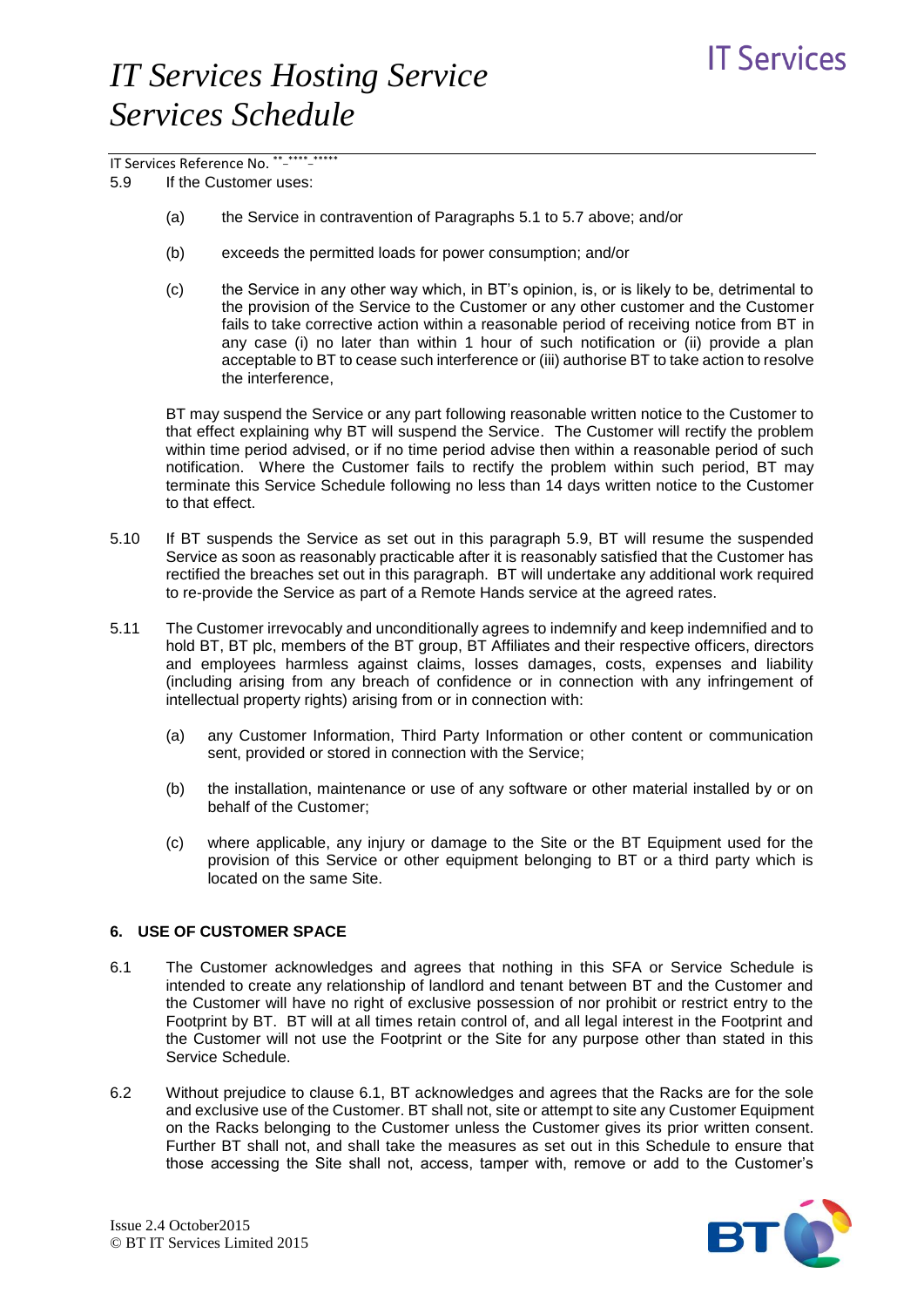Equipment housed within the Customer's Racks and shall forthwith notify the Customer if it believes, or has reasonable grounds to believe that there has been a breach of this clause 6.2.

#### **7. CONNECTION OF THE CUSTOMER EQUIPMENT TO THE SERVICE**

- 7.1 The Customer will ensure that any Customer Equipment that is attached (directly or indirectly) to the Service:
	- (a) is technically compatible with the Service and approved for that purpose under any relevant legislation; and
	- (b) wherever possible, includes dual power units capable of accepting 2 power supplies.

### **8. CUSTOMER EQUIPMENT**

### 8.1 **Installation**

- 8.1.1 The Customer will:
	- (a) provide and install the Customer Equipment on the Footprint(s) or in the Racks (as applicable) in accordance with this Service Schedule, the Rack Layout Diagram and the timetable agreed by BT;
	- (b) ensure that the Customer Equipment is always in accordance with the Rack Layout Diagram, any changes to which shall be carried out through change control (subject to feasibility) and shall be subject to BT's agreement, not to be unreasonably withheld;
	- (c) not install any Racks or Customer Equipment which occupies more than the space available in the Location; and
	- (d) clearly label all Customer Equipment, Racks, shelving and components.
- 8.1.2 The Customer is responsible for:
	- (a) providing the internal cabling and connecting the BT Equipment to any Racks and/or Customer Equipment; and
	- (b) all testing and maintenance of the Racks (except where the Racks are provided by BT pursuant to Paragraph 3.3.1) and Customer Equipment to ensure that the installation has been correctly carried out by or on behalf of the Customer.

If BT or a BT approved contractor is required to provide any materials or assist the Customer with any installation work, BT reserves the right to make an additional charge for such requests.

- 8.1.3 The Customer will not permit any person other than BT or a BT approved contractor to make any connection or disconnection of the Racks or Customer Equipment to the power supply within the Site.
- 8.1.4 In the event that the Customer breaches its obligations in relation to paragraph 8.1.1(b) of this Service Schedule, BT will notify the Customer of such breach and will give the Customer fourteen (14) days to rectify the breach by either:
	- (a) removing any additional Racks and/or Customer Equipment from the Footprint; or

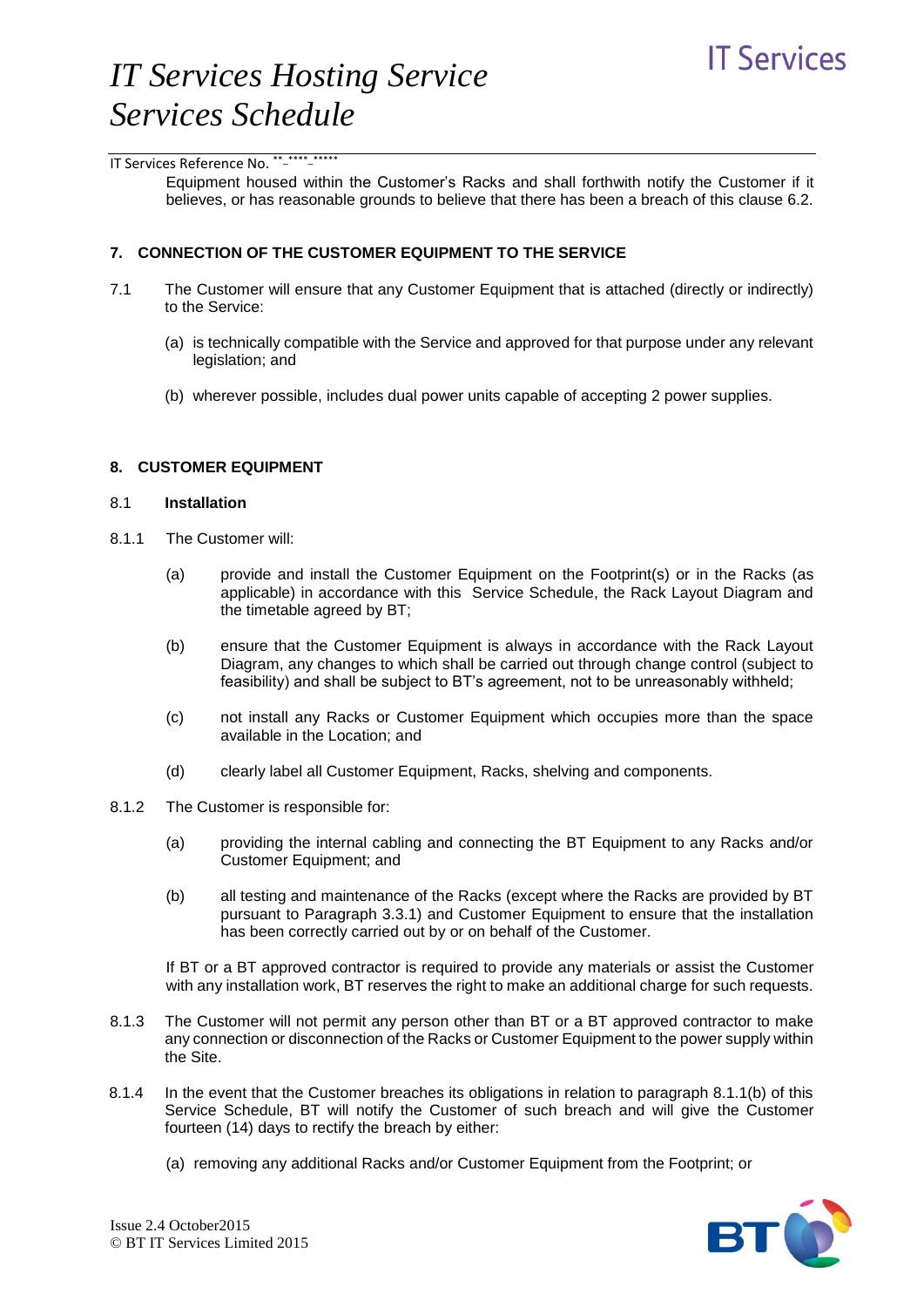IT Services Reference No. \*\* \*\*\*\*\* \*\*\*\*\*

(b) agreeing and making relevant alterations to the Rack Layout Diagram with BT;

Where the Customer fails to respond to such notification, BT reserves the right to suspend the Service immediately. BT will contact the Customer in writing to inform them that suspension has occurred and the Customer will have a further five (5) days to rectify the breach at which point BT shall reinstate the Services. Where the Customer fails to do so, BT reserves the right to terminate this Service Schedule with immediate effect. For the avoidance of doubt, the Customer will remain responsible for payment of the Charges during any period of suspension.

#### **8.2 Maintenance**

- 8.2.1 The Customer will:
	- (a) ensure that the Racks and Customer Equipment are kept in good working order and, where any installation or maintenance has been carried out on a Rack or any Customer Equipment, comply with all relevant portions of the Customer Handbook and Data Centre Rules and Security Policy including the non-regular tidying of the Location in accordance with the Customer Handbook, Data Centre Rules and Security Policy and good health and safety practice.
	- (b) ensure that no installation of, modification, alteration or addition to the Racks or Customer Equipment would result in changes to:
		- (i) the floor loading that exceed the Maximum Floor Loading;
		- (ii) the heat output of the Customer Equipment that exceed the Maximum Heat Output; or
		- (iii) the power consumption of the Customer Equipment that exceed the Maximum Power Load;
	- (c) comply with any statutes, regulations and codes of practice applicable to the Racks, Customer Equipment or the Site at all times;
	- (d) comply with the Data Centre Rules and Security Policy and any requirements of BT or the Site Owner (as applicable) in relation to the occupation of the Location and the Site from time to time and notified to the Customer;
	- (e) comply with any directions given by BT if any interference occurs between the Customer Equipment and the equipment of a third party. Should, following an investigation undertaken by BT, BT establish, in BT's sole discretion, that the interference is caused by the Customer Equipment, the Customer shall be responsible for the cost of repairing or replacing any damaged equipment belonging to any third party and shall pay such sums on demand to BT or such third party as BT may specify;
	- (f) not use the Site except for the retention and operation of the Racks and Customer Equipment and will make all reasonable endeavours not to cause any injury, damage, nuisance to or interfere with any person or property including (without limitation) the Site and/or any equipment owned by third parties which may from time to time be located at the Site;
	- (g) not make any alteration or addition (whether structural or non-structural) whatsoever in or to the Site (for the avoidance of doubt, this provision does not preclude: the movement by the Customer of its own Racks, de-bonding and re-earthing of its own Racks, or the moving of Customer Equipment between or within Racks, in each case subject to the feasibility requirements set out in Paragraph 13 of this Service Schedule);

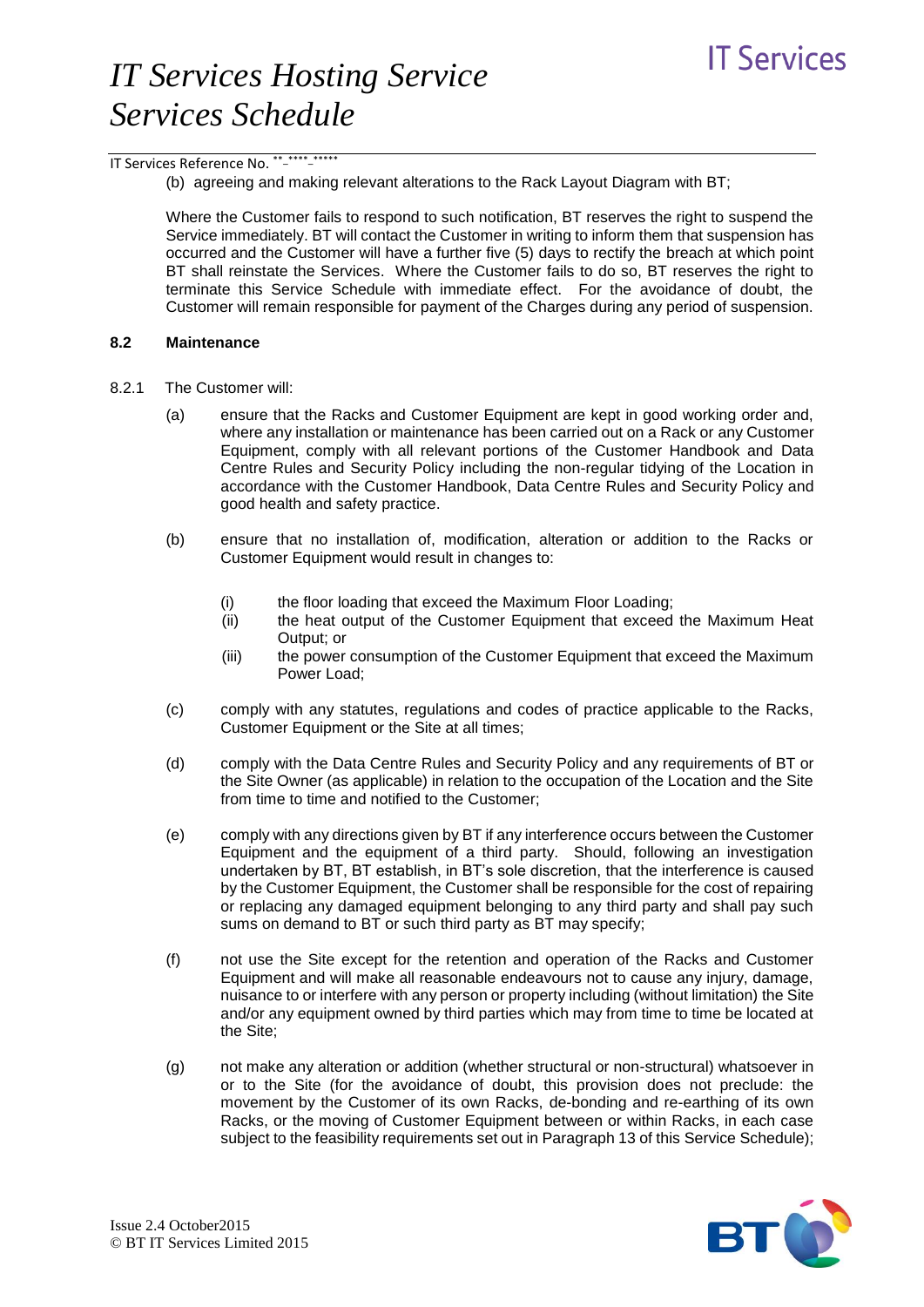IT Services Reference No. \*\* \*\*\*\*\* \*\*\*\*\*

- (h) not use the Customer Equipment for any illegal or unlawful purpose under any applicable law or in a manner or for a purpose which constitutes a violation or infringement of a third party's rights (including intellectual property rights), or is harmful or detrimental to the reputation of BT or any other party; and
- (i) make good any damage or any unauthorised alterations to the Site or equipment of any third party for which the Customer is liable within fourteen (14) days of a written notice from BT or the Site Owner. If the Customer fails to comply with any such notice, BT may carry out the work and the cost shall be reimbursed by the Customer on demand.
- 8.2.2 BT reserves the right, at all times, to:
	- (a) inspect and record the condition of the Location; and
	- (b) repair, maintain, clean, alter or rebuild any part of the Site.
- 8.2.3 BT reserves the right, at all times, on reasonable written notice (except in cases of emergency), to;
	- (a) remedy any breach of the Customer's obligations under this SFA where the Customer fails to do so within a reasonable time of a written request by BT to do so at the Customer's expense; and
	- (b) disconnect any part of the Racks and/or Customer Equipment in the case of an emergency without incurring any liability to the Customer or to clients of the Customer.

#### **8.3 Relocation**

- 8.3.1 Subject to paragraph 8.3.2 of this Service Schedule, BT shall have the right exercisable on not less than six (6) months written notice to the Customer to require the Racks and Customer Equipment to be moved from its Footprint and to be installed in another Footprint in the Site for operational or any other reason. All reasonable costs and expenses incurred in connection with such relocation of the Racks and Customer Equipment shall be borne by BT.
- 8.3.2 Without prejudice to the rights of BT pursuant to Paragraph 8.3.1 of this Service Schedule, BT agrees that in specifying the time-scale for any relocation of the Racks and Customer Equipment, BT shall use reasonable endeavours to consult with the Customer and to agree a time-scale with the Customer that causes minimum disruption to the operation of the Service and will not be liable for any interruption of the Service arising as a result of such relocation.

#### **8.4 Removal**

- 8.4.1 On expiry or termination of this Service, the Customer shall be solely liable for the removal of the Racks, IT cabling and all other Customer Equipment from the Footprint. Such removal must occur within ten (10) days of the date of termination or expiration, whichever occurs first. Until such removal the Customer shall continue to pay the Charges.
- 8.4.2 In the event that the Customer fails to remove the Customer Equipment from the Site following termination or expiry of the Service, BT reserves the right to charge for, and the Customer shall pay for, the removal and storage of the Customer Equipment at the Site on a daily basis, such period to be calculated from the date of expiration or termination of the Service, or the costs of shipping such equipment or disposing of it.
- 8.4.3 BT reserves the right to remove any Racks and Customer Equipment at the Customer's expense, for reasons of security, fire, hazards or breach of this Service Schedule. Where practicable, written notice will be given but, in extreme emergency cases, Racks and /or

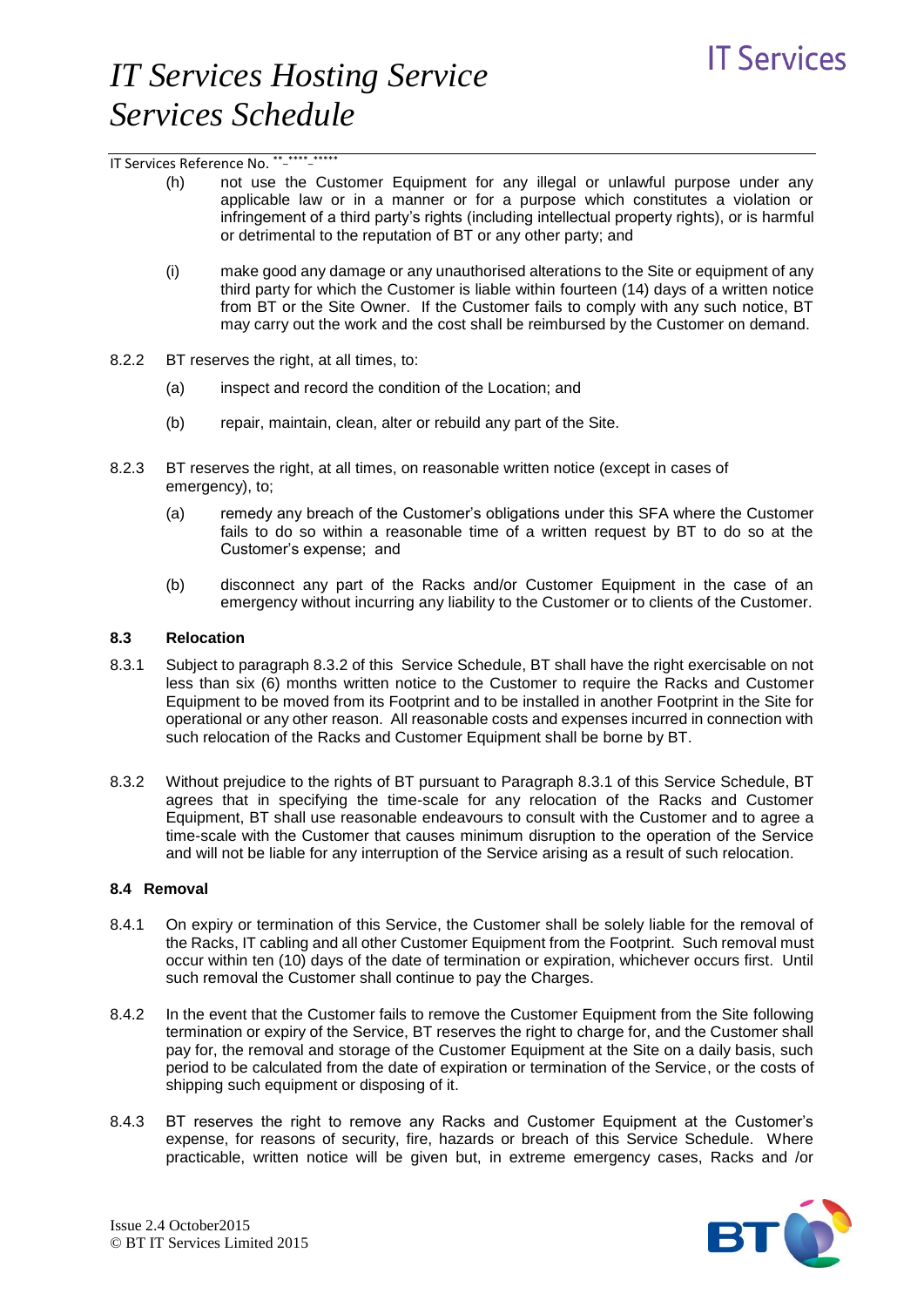### IT Services Reference No. \*\*-\*\*\*\*\*\*\*\*\*\*\*

Customer's Equipment may be removed by BT without prior written notice (and in such circumstances BT shall provide notice as soon as reasonably practicable).

### **9 BT'S RESPONSIBILITIES**

#### **9.1 Hosting Service Desk**

- 9.1.1 BT will provide the Customer with the contact details as appropriate of designated contact points, collectively **"Hosting Service Desk"**, which will be the Customer's contact points for reporting faults, making enquiries relating to the Service, issuing of trouble tickets and, where applicable, logging Remote Hands and Visitor access requests. The Customer will be able to use such details to contact BT to report faults 24 hours per day, 365 days a year and to order services or make enquiries during Business Hours, or as specified on the Order Form.
- 9.1.2 A Remote Hands request must be registered in accordance with the Customer Handbook.

### **9.2 Fault Reporting and Fault Repair**

9.2.1 The Customer will report faults in the Service to the Hosting Service Desk using the reporting procedures and quoting the relevant password notified by BT. The Customer will provide BT with a Customer contact name and telephone number (if different from the details specified on the Order Form).

#### **9.3 Maintenance**

- 9.3.1 From time to time, BT or the Site Owner may schedule maintenance of the Service. Where possible, Planned Maintenance will be during low traffic periods outside Business Hours. BT will share with the Customer its schedules for Planned Maintenance on a quarterly basis and for unplanned maintenance shall endeavour to provide the customer with as much notice as is practicable. In the event of any changes to Planned Maintenance, BT will, in the absence of written agreement from the Customer, provide at least 35 days' written notice to the Customer.
- 9.3.2 BT shall have no liability to the Customer for interruptions of the Service due to maintenance activities carried out in a case of emergency or interruptions due to Planned Maintenance.
- 9.3.3 BT will use reasonable endeavours to schedule all cabling and associated work outside of Business Hours for operational and safety reasons.

#### **10 THE CUSTOMER'S RESPONSIBILITIES**

#### **10.1 Administration**

- 10.1.1 The Customer will provide BT with a completed Order Form, without which BT is unable to proceed.
- 10.1.2 The Customer will provide BT with the Customer Contact and Security Access List. The Customer is responsible for maintaining the Security Access List and will notify BT of any changes to the Customer Contact and/or Security Access List details in writing as soon as practicable. The Customer Contact will be responsible for any issues relating to the Service, including providing BT assistance and information during implementation of the Service, reporting of any fault in the Service and for all subsequent fault management communications between BT and the Customer. The Customer Contact will be available 24x7x365. The Customer acknowledges that if the Customer Contact is not available at all such times, BT may not be able to meet the applicable response and restoration times (including any referred to in any applicable Service Levels).

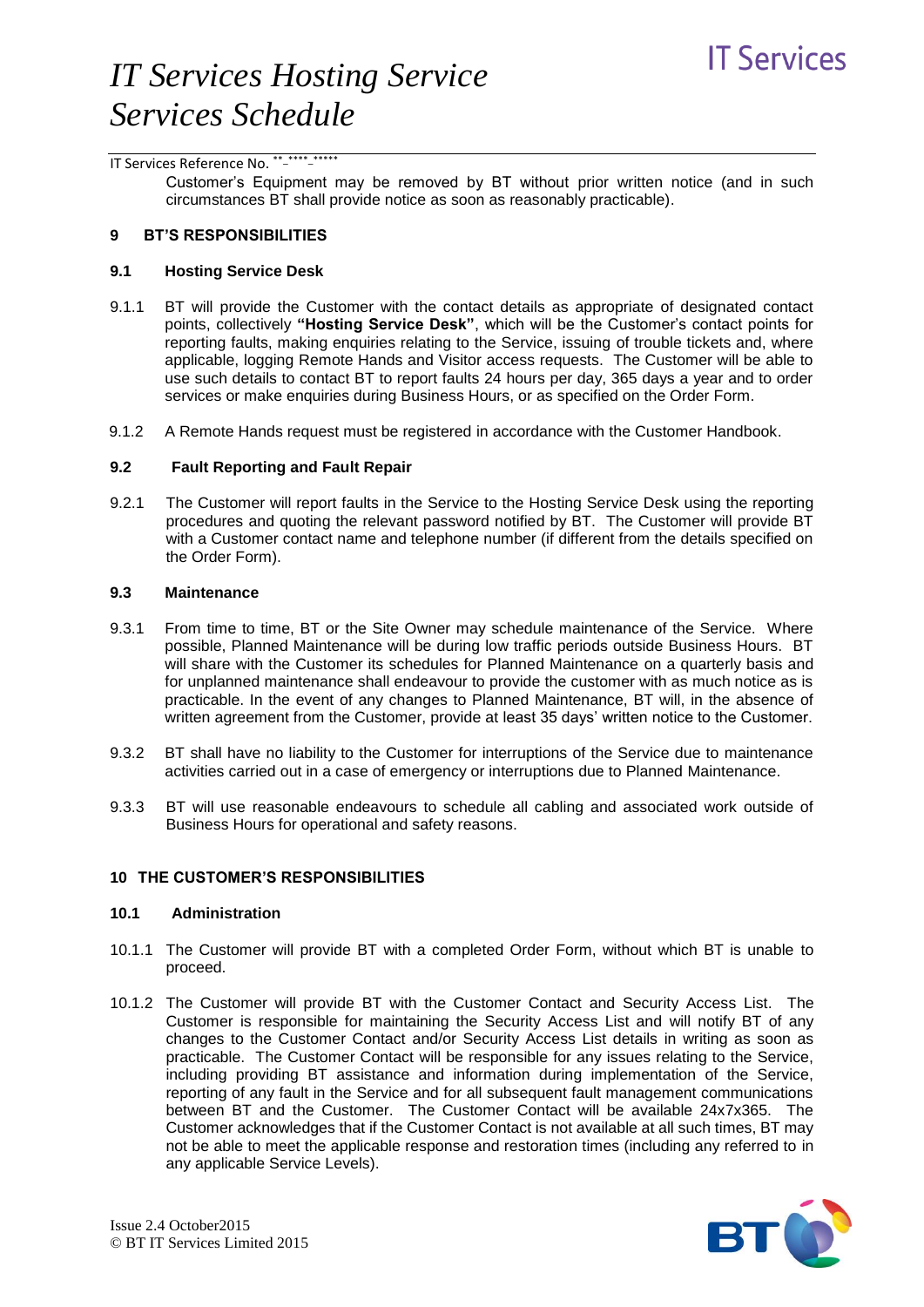- 10.1.3 The Customer acknowledges that BT is entitled to treat instructions from the Customer Contact (including the email addresses set out as such in the Security Access List) regarding the Service as bona fide authorised requests for and on behalf of the Customer.
- 10.1.4 Any request by the Customer for access (either escorted or unescorted), Remote Hands or any other Ancillary Services must be made as set out in the Customer Handbook.
- 10.1.5 The Customer must, as soon as reasonably practicable, inform BT of any changes to the information that the Customer supplied when ordering the Service.
- 10.1.6 BT and the Customer and their agents, employees and subcontractors must at all times comply with the relevant parts of the Customer Handbook that relate to the above optional features.

#### 10.2 **Access and Visitors**

- 10.2.1 The Customer will provide BT with a list of all Visitors who shall be entitled to enter the Site with appropriate proof of identity in accordance with the provisions of this Service Schedule. The Customer will promptly inform BT of any changes to the list of Visitors. BT will only admit authorised Visitors to the Site in accordance with the Customer Handbook.
- 10.2.2 The Customer will procure that Visitors to the Site:
	- (a) are suitably competent to carry out the necessary tasks;
	- (b) will follow BT's instructions within the Site including all Data Centre Rules and Security Policy and relevant parts of the Customer Handbook;
	- (c) will not cause any change to or interfere with the Site or third party equipment; and
	- (d) will do nothing to cause the Site to be in anything other than a clean and tidy condition.
- 10.2.3 BT and the Site Owner reserve the right to refuse access to the Site or remove from the Site any Visitor whose admission or presence is or would be in the reasonable opinion of either BT or the Site Owner, detrimental to the security of the Site or in respect of whom the Customer has failed to request a right of access from BT. Neither BT nor the Site Owner will be responsible for the consequences of any such refusal or failure or delay by the Customer in notifying it of its access requirements. BT will not be responsible for the consequences of any refusal or delay by BT or the Site Owner to permit entry or any request by BT for a person to leave the Site.
- 10.2.4 BT shall use reasonable endeavours to notify the Customer promptly upon its exercising its rights set out in paragraph 10.2.3 of this Service Schedule or upon its notification that the Site Owner is exercising or has exercised its rights set out in paragraph 10.2.3.
- 10.2.5 The Customer shall be solely responsible for the acts or omissions of any Visitor to the Site and shall indemnify, keep indemnified and hold BT harmless in respect of any damage or loss whatsoever to either the Site, the BT Equipment or any third party equipment, howsoever caused by any Visitor.

#### **11 INSURANCE**

- 11.1 The Customer shall effect and maintain insurance throughout the duration of this Service in respect of:
	- (a) the Racks, IT cabling and Customer Equipment in an amount equivalent to its full replacement value; and

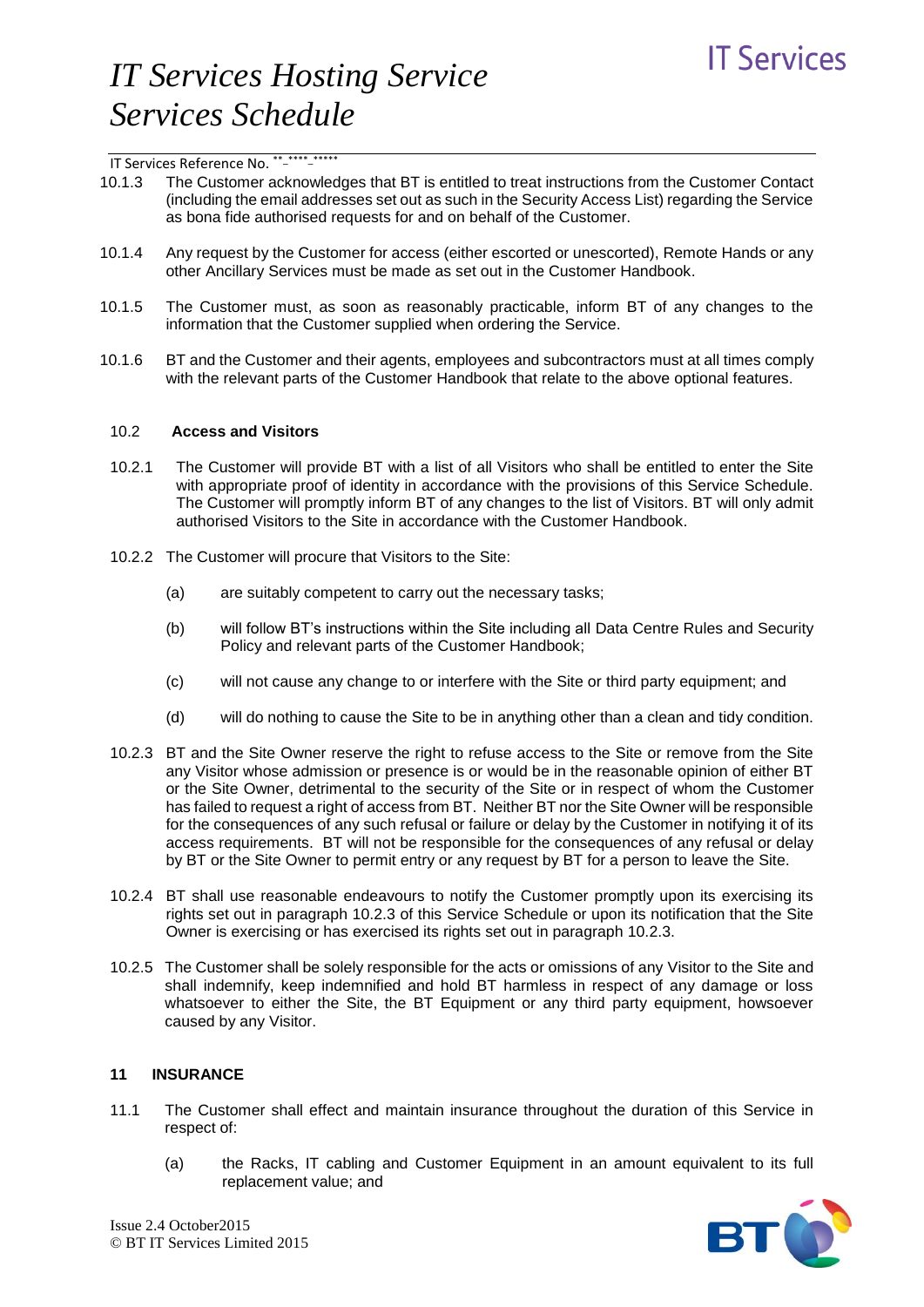- $(b)$  public and product liability insurance for not less than £2,000,000 per incident.
- 11.2 The Customer accepts and acknowledges that the Racks, IT cabling and Customer Equipment are at the Customer's risk for the duration of this Service.
- 11.3 The Customer shall provide BT on request, certificate of insurance to evidence that the insurance referred to herein are in full force and effect.
- 11.4 If the Customer fails to provide satisfactory evidence of insurance, BT shall be entitled to require the Customer to amend its insurance or to purchase, at the Customer's expense, insurance to meet the Customer's obligations under this Paragraph 11.

#### **12 INTERNET**

Unless the Customer orders Internet access as part of the Service, the Customer acknowledges that the provision of Internet services is independent of the Service and BT and use of the Internet is solely at the Customer's risk and subject to all applicable laws. BT has no responsibility for any information, software, services or other materials obtained by the Customer using the Internet.

#### **13 FEASIBILITY**

- 13.1 Subject to Paragraph 13.2, no installation, movement or alteration of any Racks or Customer Equipment can be carried out without a Change and Feasibility Study being completed to BT's reasonable satisfaction in accordance with the Customer Handbook.
- 13.2 Installation, movement or alteration of any Racks or Customer Equipment can be carried out without a Change and Feasibility Study if such an action meets all the criteria set out in the Customer Handbook.
- 13.3 Where a Change and Feasibility Study is required, the Customer will be required to provide all information reasonably requested by BT to enable the study to be completed. Unless the study is completed to BT's reasonable satisfaction, the relevant Customer Equipment cannot be installed. Required information may include, but not necessarily be limited to, the following:
	- (a) manufacturer, model number and size of Racks (where Racks are supplied by the Customer);
	- (b) proposed Rack positions;
	- (c) manufacturer and model number of any Customer Equipment;
	- (d) internal rack layout; and
	- (e) manufacturer's maximum power load in watts per device.

This information will be recorded and an asset tag assigned to the Customer Equipment for tracking and identification purposes.

13.4 Where a Change and Feasibility Study is required, BT will endeavour to complete the Change and Feasibility Study in five (5) working days from the provision of all required information from the Customer.



### **14. CHARGES**

Issue 2.4 October2015 © BT IT Services Limited 2015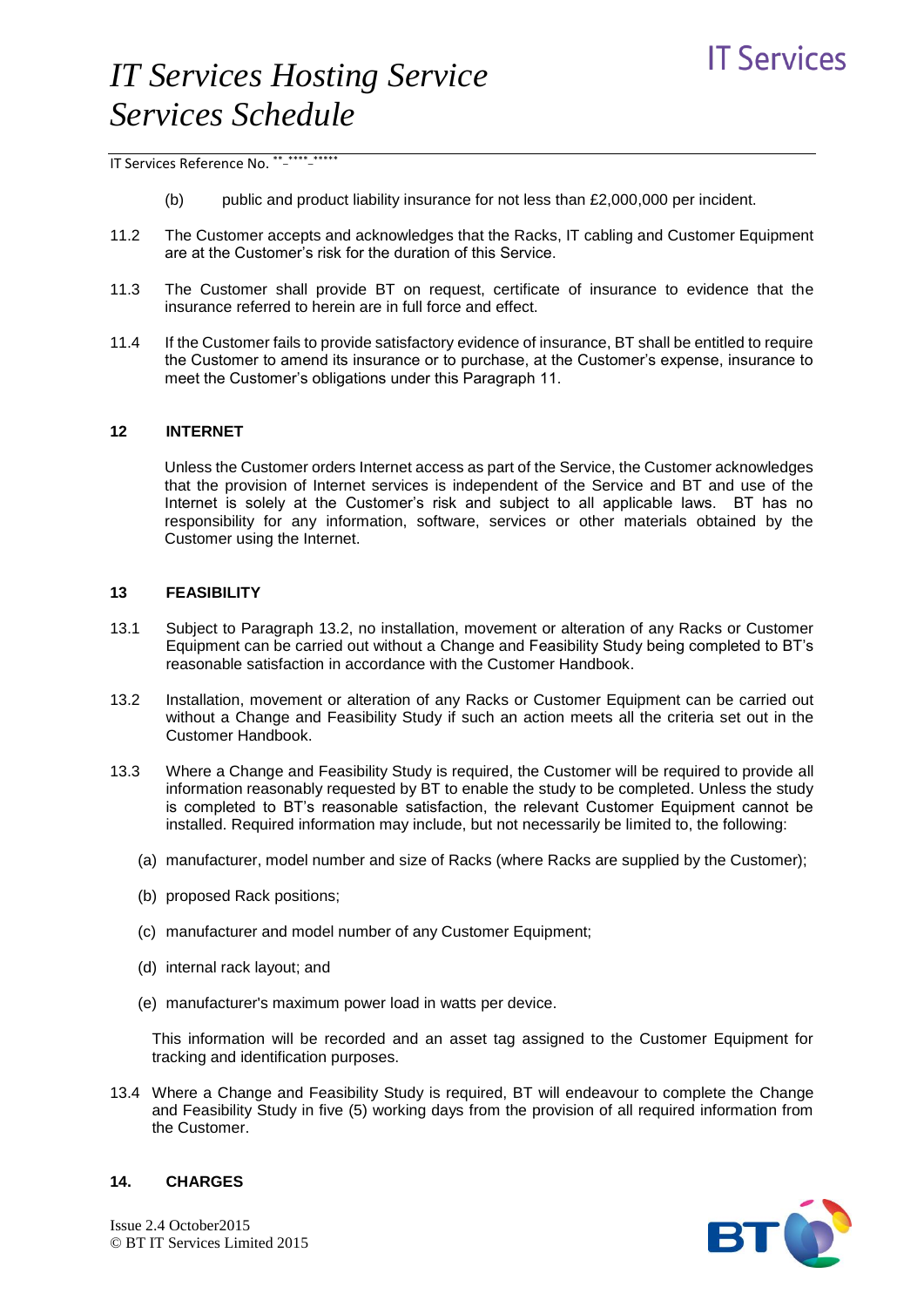IT Services Reference No. \*\*-\*\*\*\*\*\*\*\*\*\*

#### **Operational Service Date**

- **14.1** BT will use its reasonable endeavours to provide the Service from the Operational Service Date set out in the Order Form but all dates are estimates.
- 14.1.1 The Operational Service Date for a particular Footprint occurs on the earlier of:
	- a) the date that the Footprint is "In Service" in accordance with Paragraphs 14.1.2 -14.1.4 below; and
	- b) the Roll-out Date specified in the Order Form in the event that insufficient Footprints have been ordered by the Customer to meet the Customer's minimum commitment specified in the Order Form and Paragraph 14.1.5 of this Service Schedule.
- 14.1.2 Where the Customer has ordered that BT shall provide the Rack for the relevant Footprint, that Footprint shall be considered to be In Service on the date from which the Rack has had power connected and power is available to be provided to any equipment from the Rack's power poles. For the avoidance of doubt, this does not require equipment or Customer Equipment to actually be installed in the rack, only that, were any such properly functioning equipment or Customer Equipment to be installed, it would be able to draw power.
- 14.1.3 Where the Customer orders that BT shall provide the Rack for the relevant Footprint, it must give BT reasonable written notice to allow BT to provide the Rack and install it on the Footprint so that the Footprint may be In Service by the date specified in the Order Form (or no later than the Roll-out Date for any outstanding Footprints where relevant). BT will have no liability to the Customer (including through Service Credits) in the event that insufficient notice is given to allow BT to take the Footprint In Service. In the event that insufficient notice is given to BT to allow BT to take any Footprints In Service by any Roll-out Date (where relevant), the Operational Service Date for those Footprints will occur on the relevant Roll-out Date.
- 14.1.4 Where the Customer has not ordered that BT shall provide the Rack, that Footprint shall be considered In Service from the date that BT makes power available to the Footprint.
- 14.1.5 The Customer may order Footprints at any time during the Term up to the limits set out in the Order Form. The Order Form shall also specify the Customer's minimum commitment in terms of dates by which a certain number of Footprints will be allocated to the Customer and charged for. These dates shall be known as Roll-out Dates. If the Customer has not ordered a number of Footprints equal to or greater than the amounts set out in the Order Form by the relevant Rollout Dates then the Operational Service Date for the outstanding Footprints shall occur on the relevant Roll-out Date regardless of whether or not the Footprint is In Service.

### **Charging**

- 14.2 BT will start invoicing Charges for Footprints (including the Footprint setup Charges where applicable) on a Footprint-by-Footprint basis starting from the relevant Operational Service Date for each Footprint.
- 14.3 Subject to paragraph 14.4 below, BT will invoice recurring Charges quarterly in advance.
- 14.4 Where the Customer orders Footprints in excess of its minimum roll-out commitments identified in the Order Form, BT will invoice the setup and first invoice for recurring Charges relating to such Footprints at the end of the quarter during which they were ordered (typically on the same invoice as the invoice for the next quarter's recurring Charges).
- 14.5 BT will invoice Charges for Ancillary Services and Services set out in Paragraph 3.2.6 of this Service Schedule at the end of the quarter to which they relate; and